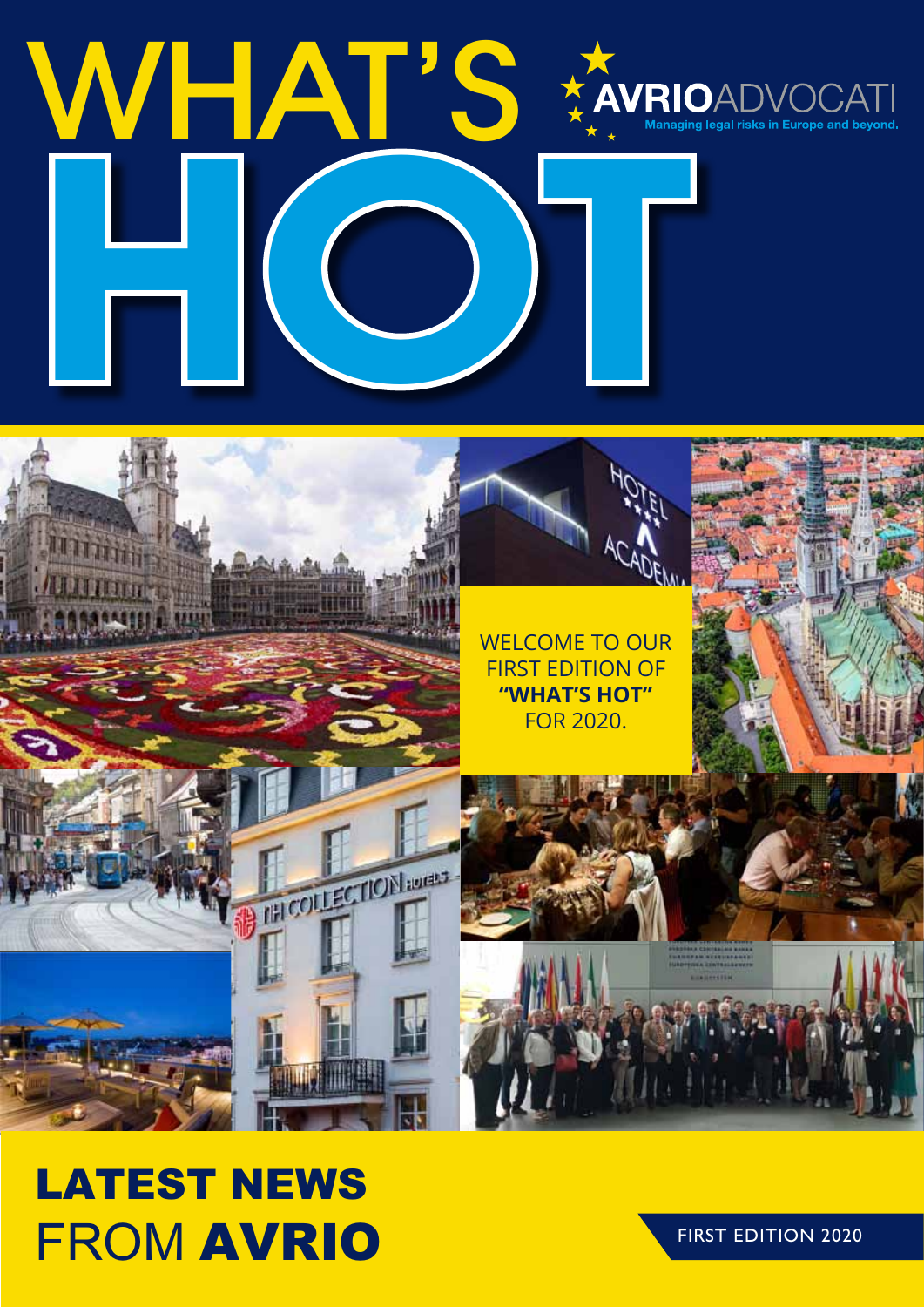

## WELCOME **AWRIOADVOCATI** Past **CONFERENCES**



A cordial "thank you" to Christian and everyone involved at SARAILIS AVOCATS for hosting the autumn 2019 Conference and organizing such a commendable agenda.

The formal program of the conference started on Thursday evening with the MANAGING PARTNERS' FORUM, where "guiding minds" of our member firms had participated actively in vivid discussions and shared their experiences in managing law firms. Courtesy of our host, we had the privilege of having the MANAGING PARTNERS' FORUM at Garrison Club – a sole members' club with more than 135 years of very rich history. The Forum was followed by formal dinner at the same impressive venue for all conference attendees.

inside story about the rise and fall of the biggest law firm at the time and it was our gift to each of the conference attendees. After the formal agenda for the day was finished, we had the opportunity to enjoy in the true Canadian way – we spent an amazing evening at the LA BUCHE sugar shack and indulged ourselves in tempting maple syrup.

On Friday, our special guest and conference's key speaker was Mr. Norman Bacal . All of us enjoyed very much Mr. Bacal's refreshing frankness and we learned a lot from his extremely inspirational presentation. Allow us to remind you that Mr. Bacal was a managing partner of Henan Blaikie's – the firm that was a leading brand among Canadian law firms, that suddenly collapsed in February 2014. His book – "Breakdown" is an experience at the Chute Montmorency, where those of us with a bit more adventurous spirit had a chance to try zip-lining and experience flight over the Montmorency waterfalls! Thank you once again to the entire SARAILIS AVOCATS crew for being such excellent hosts!

**SAVE THE DATES:** We are pleased to confirm that the dates have been set for our 2020 conferences: **SAVE THE DATES:** 

The first part of Saturday morning was mainly dedicated to Avrio Advocati internal matters. After that we had a very interesting panel discussion on how to take an advantage of CEFTA & UMSCA through Canada and for the end we divided into LEGAL SECTOR FOCUS GROUPS – as a result, we have some rather impressive group debriefs that you may read in this issue of What's Hot. On the social part, we all had an amazing

#### **AUTUMN CONFERENCE 2019, QUEBEC CITY, CANADA**



*Welcome to our first edition of "What's Hot" for 2020.* 

## Introduction from the Chairman

Thanks to you, once again we have some quite interesting reading in "What's Hot". Apart from the very welcome contributions from our members recounting about their businesses and the latest legal developments in their jurisdictions, this present issue of "What's Hot" will deal with the issue of GDPR implementation a bit more than 18 months after the regulation took effect throughout EU countries where Avrio Advocati is represented. In addition to that, as of this edition of What's Hot we are starting to launch a series of interviews with our esteemed members – it is my pleasure to tell you that our very first up-close-and-personal interview will be with our dear colleague and one of the founding members of our network - Mr. Bjarne Winther. Thank youBjarne for sharing your views and experience with us.

We very much enjoyed two exceptional conferences in 2019 thanks to our hosts Mr. Stephan Reimer (Dr. Bonn Und Kollegen, Frankfurt) and Mr. Christian Sarailis (Sarailis Avocats, Quebec City). With a great deal of certainty, I can promise you more of excellent conferences: Mr. Kresimir Planinic (Planinc, Soljic and Partners, Zagreb) is finalizing preparations for our Spring 2020 conference in Zagreb. As for the Autumn 2020, Mr. Guy Rulkin (Redsky Legal, Brussels) is doing an amazing job to organize something in Brussels that might easily swipe us off our feet.

It is our intention to continue with the good practice of Managing Partners' Forum which means that our Zagreb conference will start Thursday afternoon. Please take this into account when planning your trip.

I would like to thank all of you who provided us with your contribution for this issue of "What's Hot". Again, allow me to use this opportunity and kindly ask you not to forget that "What's Hot" is aimed to be "our" publication, presenting both the work that we do as Avrio Advocati and as individual law firms. But for this, we need your constant contribution in order to keep our publication useful and up-todate. The same goes for our website and our social networks. So please, keep providing us stories that you wish to see published in "What's Hot", our social media outlets or on our website by sending them to Marina at info@avrioadvocati.com.

I wish to thank you all for all your continued contributions in 2019. Let's continue to support each other in 2020 as well.

I look forward to seeing many of you in Zagreb in May!

*Regards Philip*





#### **SPRING CONFERENCE 2020:**

**Date:** 28th -31st May 2020 **Location:** Zagreb, Croatia **Venue:** Academia Hotel, 88 Tkalciceva Street, Zagreb, Croatia



#### **AUTUMN CONFERENCE 2020:**

| Date:         | 1st - 4th October 2020             |
|---------------|------------------------------------|
|               | <b>Location: Brussels, Belgium</b> |
| <b>Venue:</b> | Sofitel Brussels Europe,           |
|               | Place Jourdan 1,                   |
|               | 1040 Etterbeek, Brussels           |

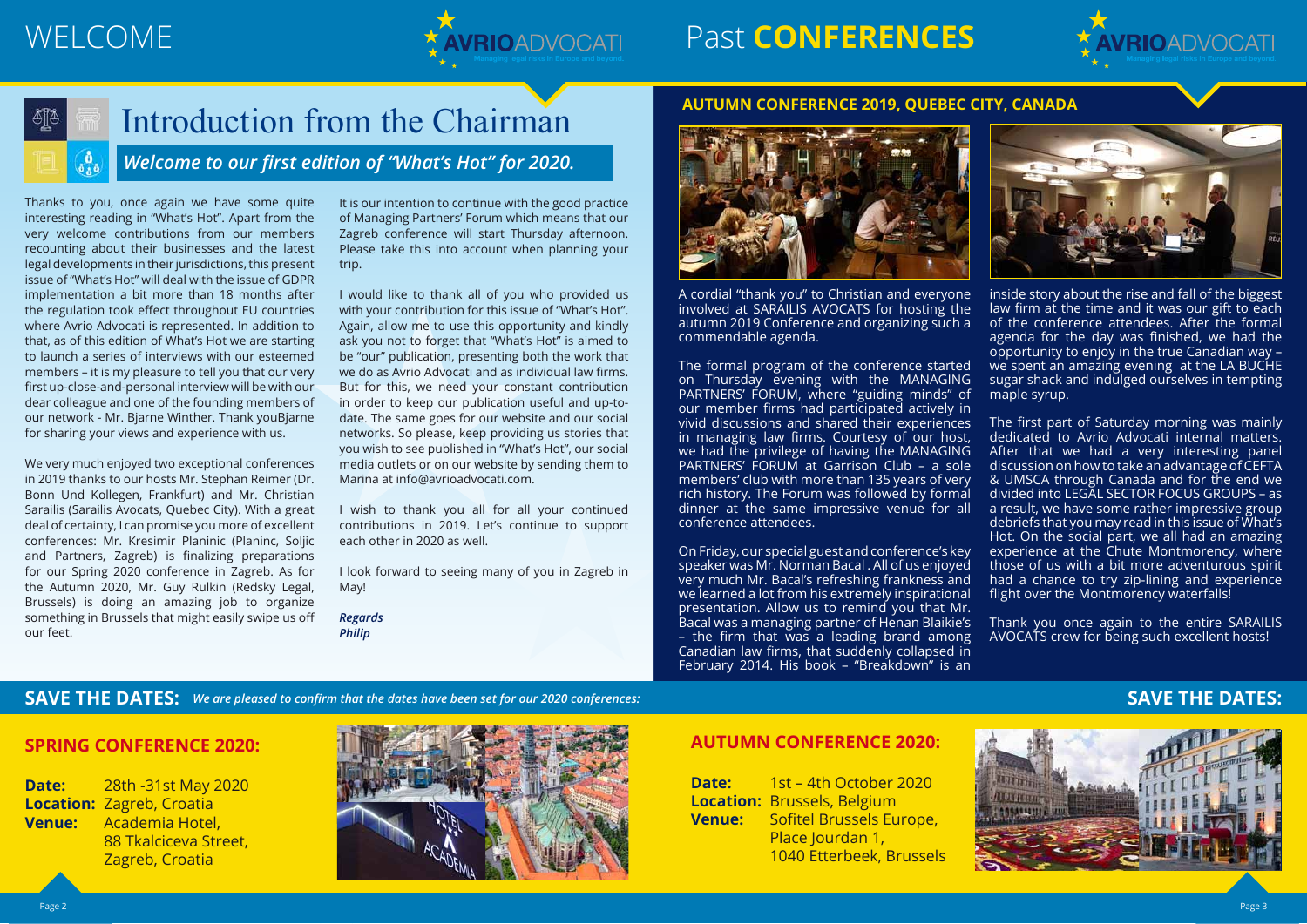## Spring CONFERENCE **Manual System** What's HOT



### **SPRING CONFERENCE 2019, Frankfurt, Germany <b>NEWS** UP-CLOSE AND PERSONAL

**Stephan Reimer of Dr. Bonn Und Kollegen and his gorgeous wife Ms Sylvia Borroni were hosts of the Avrio Advocati Spring 2019 conference that took place in the cosmopolitan city of Frankfurt, Germany - a global hub for commerce and a major European financial centre.**



It was this conference where we had started the practice of having the Managing Partners' Forum – this forum is seen as the place where managing partners of Avrio Advocati member firms would gather, share their experiences in managing law firm and discuss various issues concerning law firm management (ranging from day-to-day to strategical aspects of management). It was an excellent experience and we decided to continue with this good practice and at the forthcoming conferences.

As mentioned earlier, Frankfurt is the European financial centre. The European Central Bank is headquartered there. Thanks to the very impressive work of our host, Mr. Stephan Reimer, on Friday morning we took the full advantage of this fact and had the guided tour through ECB, followed by a presentation from ECB officials. Upon our return from the ECB visit, we had a packed program with high calibre speakers. Needless to say – we were mostly impressed.



In line with our practice, on Saturday, we dedicated the program exclusively to Avrio Advocati internal matters. We felt our Spring 2019 conference is just the right time to start with something new – as of the Frankfurt Spring 2019 Conference we set up Legal Sector Focus Group Meetings. The agenda of this group meetings was informal – participants were explaining to the rest of the group the work they do; what are the most interesting legal and commercial developments in their jurisdictions etc.

The direct objective of setting this Legal Sector Focus Group Meeting practice was to improve attendees' knowledge of what the other members are doing in their area of practice. Another novelty first time applied on Saturday was also part of getting-to-know-your-fellow-member-better process – also as of Frankfurt Spring 2019 Conference 3 member firms are presenting themselves and the work they do in 5-10 minutes time slots.

**Interview with Avrio Advocati member, Mr. Bjarne Winther of DENLAW**



**1. When did you decide to become a lawyer, namely what were the key factors that facilitated that decision of yours? Was it family, surroundings, an iconic figure maybe?** 

By accident – my goal was to work in international business – but I got an offer to become an attorney and I have never regretted that.

**2. How easy or even possible it is to be a lawyer and at the same time achieve have a healthy life/work balance? How do you achieve that (now and how were you achieving that as a young law professional trying to set a law firm into solid ground)?**

I became a partner at an early age in a major firm. Having achieved that I realized that working 70 hours per week would make a miserable life for me, so I left and founded a firm where I decided



what to do and when. In a big firm you will of course have to work as much as the others (the ambition seems to be to earn a lot of money so that they can retire at the age of 50 so that life can begin) I know that in the biggest firms here, the female attorneys have insisted on shorter days, and I think that this is becoming the trend in the entire industry.

#### **3. How would you describe your firm in terms of market position and strategic goals in a nutshell?**

We are a total of 10 attorneys and we cannot handle the huge M&A transactions, but many smaller ones. In general our clients know the attorneys in person, which they value.

**4. DENLAW is an office partnership between independent law firms established back in 1977. Throughout the past decades, have you and your office partners considered some higher degree of integration (merger)? In relation to that, what are, in your view, the biggest benefits of your firm's present organizational structure? How it benefits the firm and you personally?** 

I believe that we transfer more cases between the attorneys in the 9 firms than they do in the huge firms.

That is the reason why we do not intent to merge. The freedom to decide yourself on how much you want to work and to earn is important for us.

It is my estimation that I earn 50% less than the best paid partners in the big firms (but my golf handicap is probably 50% less than theirs) for obvious reasons.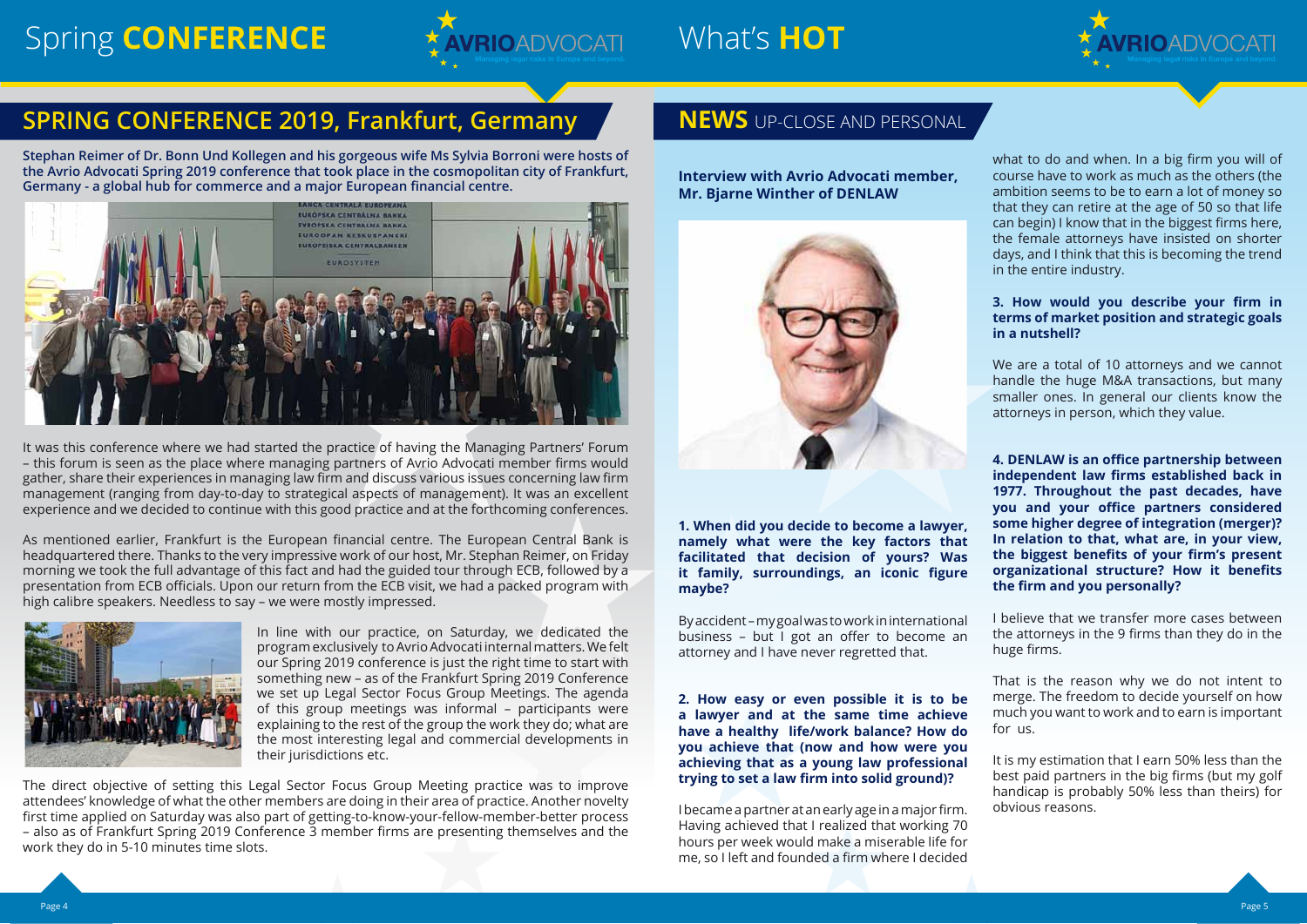

## What's HOT **ARKIMADYOCATI** Articles What's HOT

**5. What practices do you anticipate to grow in Denmark over the next three years' time and how DENLAW intends to benefit from such a growth? Is there a potential for cross-border collaboration within the Avrio Advocati network in these emerging practices?** 

As I am the attorney of some of the major embassies in Denmark, I can see that cross border work is growing and it goes fast. My estimation is that the cross border work has doubled in the last 5 years.

#### **6. Partly complementary with the previous question, what are the steps you and your partners take towards future-proofing your business?**

Get to know your clients and see them often. I remember a sentence from the Islandic sagas 1000 years ago "If you have a friend and want to keep him as a friend, go often to his farm"

#### **7. It is relatively safe to say you have been in legal business for a while now, so you might be the right person to share with our readers your impression on how technology changed the way you interact with your clients.**

Physical meetings in the office are rare and so are phone calls and instead we have meetings by phone/Skype and by email. This means that you do not have to be sitting in your office, but can answer the mails from your armchair at home. The clients expect us to be available at any time and if you do not answer an email within an hour, the think that you are dead. Some like this way of working – I do – but others in the office do not.

#### **NEWS** UP-CLOSE AND PERSONAL **GDPR 18+ MONTHS ON:** WHERE DO WE STAND NOW?

**8. You are one of the founding members of our legal network. Can you provide us with a practical example of how Avrio Advocati added value to your firm and your clients' businesses? What would be the main argument you would use to convince a law firm currently considering to become an Avrio Advocati member?**

I would never have had the clients I have without Avrio. The possibility we have to refer to a colleague that we know and that we know will do their best to help and work fast, is very important. And we are sure that they will do their very best because we will see them at the next Avrio meeting.

#### **9. For the end, we would appreciate a piece of advice for our existing members**

The life as an attorney is exiting but try to have other interests than that too.

I have always tried to do something different and someone asked me how it was possible also to run an attorney's office.

I have heard that before and my normal answer is that this is not a problem because as an attorney, I only do what I am good at and that this is the reason, why I do not have anything to do.

The long prepared and impatiently anticipated General Data Protection Regulation (GDPR) took effect on 25th May (the very first day of our Brighton Conference, so beautifully hosted by our member Irwin Mitchell!). While GDPR, without any doubt, has set unprecedently high data privacy standards, it imposed at the same time some considerable challenges to the businesses (regardless of their size, all the businesses dealing with personal information had to adjust to the new regulation).

The overall impression is that organizations are facing increased level of pressure to understand every aspect of data processing, because under GDPR passing responsibility to another entity is not an option – especially due to the fact that currently individuals have the power to ask any organization what personal information they hold on them, also including the power to ask for such information to be removed from their database.

In the following text, you may read about the current state of play in some of the European jurisdictions where Avrio Advocati is present, a bit more than 18 months after GDPR came into force. In the next issue(s) of What's Hot we will try to cover and some additional EU jurisdictions in regards to the GDPR implementation.

#### **AUSTRIA**

#### **Implementation of the GDPR in Austria: Recent developments regarding administrative fines**

The GDPR entered into force approximately one and a half years ago. Initially the Austrian data protection authority hardly imposed any fines. This changed recently. A fine of EUR 18 million was imposed on the Austrian post (Österreichische Post Aktiengesellschaft) – this in connection with the Austrian post's alleged processing of personal data concerning political opinions (affinities to political parties). The decision is not final. At the same time a court awarded an individual who considered himself to be injured by the Austrian post's data processing EUR 800 in immaterial damages (decision not final). It appears likely that other affected individuals will raise claims of their own against the Austrian post.

Prior to this decision the highest fine imposed by the Austrian data protection authority under the GDPR amounted to EUR 50,000. From what is publicly available, it appears that other fines imposed in Austria under the GDPR were comparatively low (EUR 300 and EUR 2,200). While even the fine in the case against the Austrian post does not compare to penalties imposed by data protection authorities in other EU-jurisdictions (e.g. app. EUR 210 million against British Airways), it remains to be seen whether the Austrian data protection authority has up until now - unofficially – instituted a 'period of grace' which has now come to an end rendering GDPR-compliance even more essential than before.

#### **Margareta Mroczkowska,**

Senior Associate B|L|S ATTORNEYS AT LAW BLS Rechtsanwälte Boller Langhammer Schubert GmbH

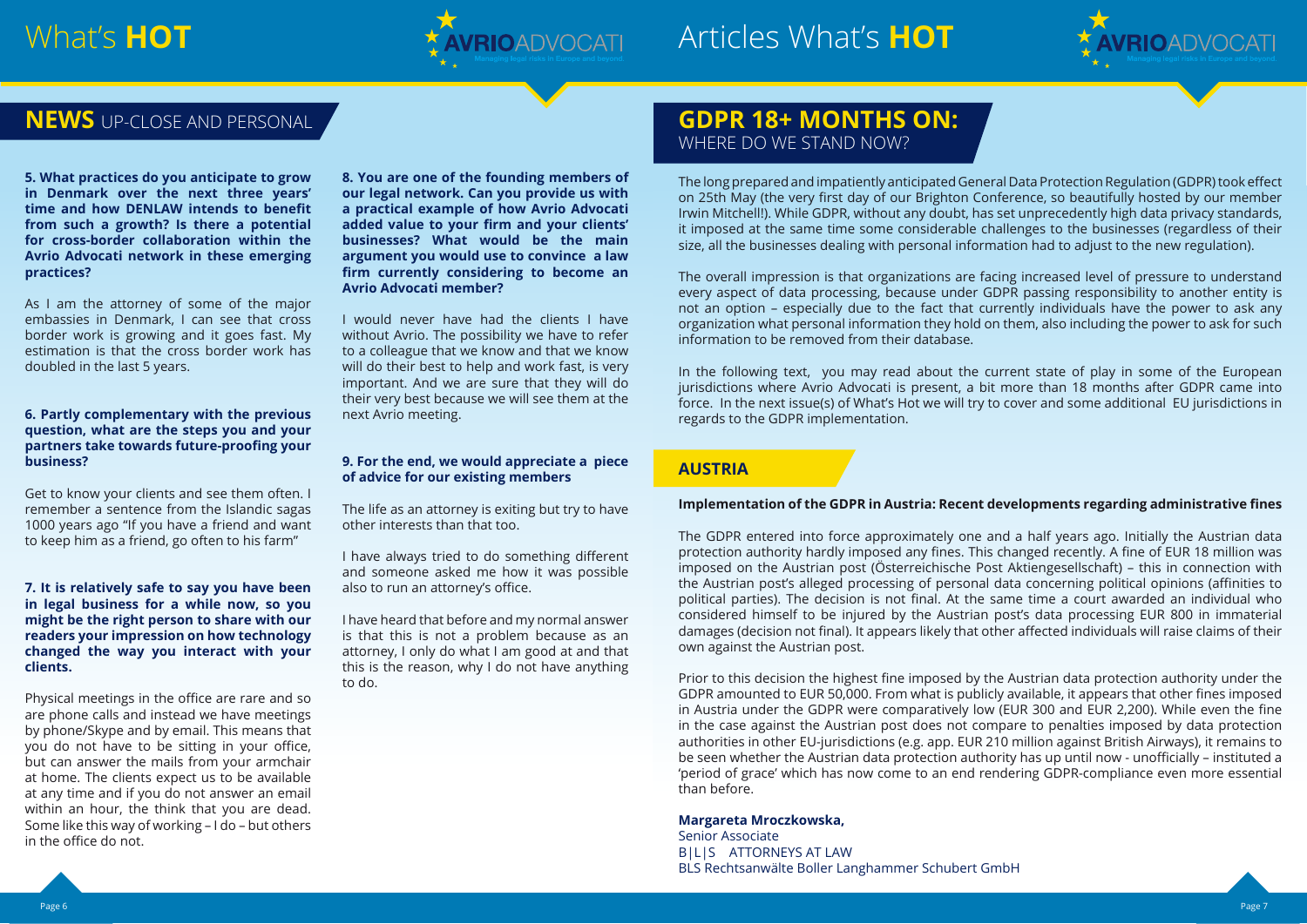



## What's **HOT**

informing the consumers how important is the personal data protection. What was also predicted, and what actually came out true, is that the national controlling authority will only have the capacity to operate in case of signals and not have capacity for mass controlling. For now. Ironically, the outcome of GDPR was more important for the business than the individuals, for whom protection was sought. Partially because of the big financial sanctions for not complying with the rules. Even before GDPR in Bulgaria there was a Commission for Personal Data Protection, there was a law and there were obligations for protection. Of course, with GDPR new standards were introduced and a higher level of protection. For the general consumer, however, even after all the informative campaigns these standards remained misunderstood. If you want to read an online article, if you want to buy something online, for example, you will have to accept the cookies, to accept the general terms of use and to give your consent. And you do it, you click "agree" everywhere you have to, but did you read the terms of use?

Currently as a consumer you don't have the choice. You have the right to erasure, but were your data really erased after you asked to? You will hardly ask the national regulatory authority just to check.

#### No actual guarantees and no choice.

Even bigger irony is that the year 2019 in Bulgaria was marked with one of the biggest cases of leak of personal data in the recent history. The financial sanctions were higher than they would have been before GDPR, but the outcome for the individuals is the same. Or maybe not? Because the leak is from a public authority and the sanction will be paid from the state budget. The actual outcome of GDPR is supposed to be visible in the long term. For now, there are still a lot of unknowns and the question "was GDPR needed?" remains unanswered. What certainly happened is that the Regulation gave to individuals confidence and courage to search protection of their rights and on the other side – made the administrators of personal data more attentive to their obligations.

**Svetla Maneva**

Manev and Partners Ltd.



#### **CROATIA**

In Croatia harmonization with GDPR started in 2016., but was in full swing at the beginning of 2018. Persons that are subject of GDPR have generally taken their obligations seriously and formally aligned themselves in such a way that they have adopted all the prescribed acts. It is questionable whether they have really changed their mindset regarding the protection of personal information, but awareness of the need for protection is in an upward trajectory, as is the practice.

Numerous workshops and seminars have been held (and this practice is ongoing) on the protection of personal data, the handling and adjustment of business, and the adoption of documentation to comply with GDPR.

Competent authority, the Personal Data Protection Agency has not yet publicly released information related to the implementation of GDPR in business, nor practice, and there is no public information that penalties have been imposed so far.

#### **Ms Ivana Semov Šiljeg, Attorney at Law**

International Relations Manager Planinić, Šoljić & Partners, Croatia

#### **BULGARIA**

#### **Was GDPR needed?**

In the whole European Union, and basically all the entities with interest in the EU market, the date 25th May 2018 was a significant one. It was marked by the enactment of the new personal data processing rules, introduced by GDPR.

Although there were a lot of enlightenment campaigns, there were more .... and more questions. One of the big questions was:

Will the Bulgarian Law for Data Protection introduce even higher standards or expand the areas of protection?

In general, it introduced more cases in which data protection officer should be designated, more sanctions and some criteria for the media.

#### How much will it cost?

Foreign researches estimated the expected investments of the companies in order to introduce the higher standards. In USA we saw predicted investments in millions. In Bulgaria there were no national researches, or at least there weren't any significant ones, revealing to the business the numbers.

We believed that only the "sensitive" organisations, such as hospitals, banks, hopefully the national authorities, will refurbish their systems and smaller companies will only simulate the implementation of the new standards, eventually with upgrading their general terms of use and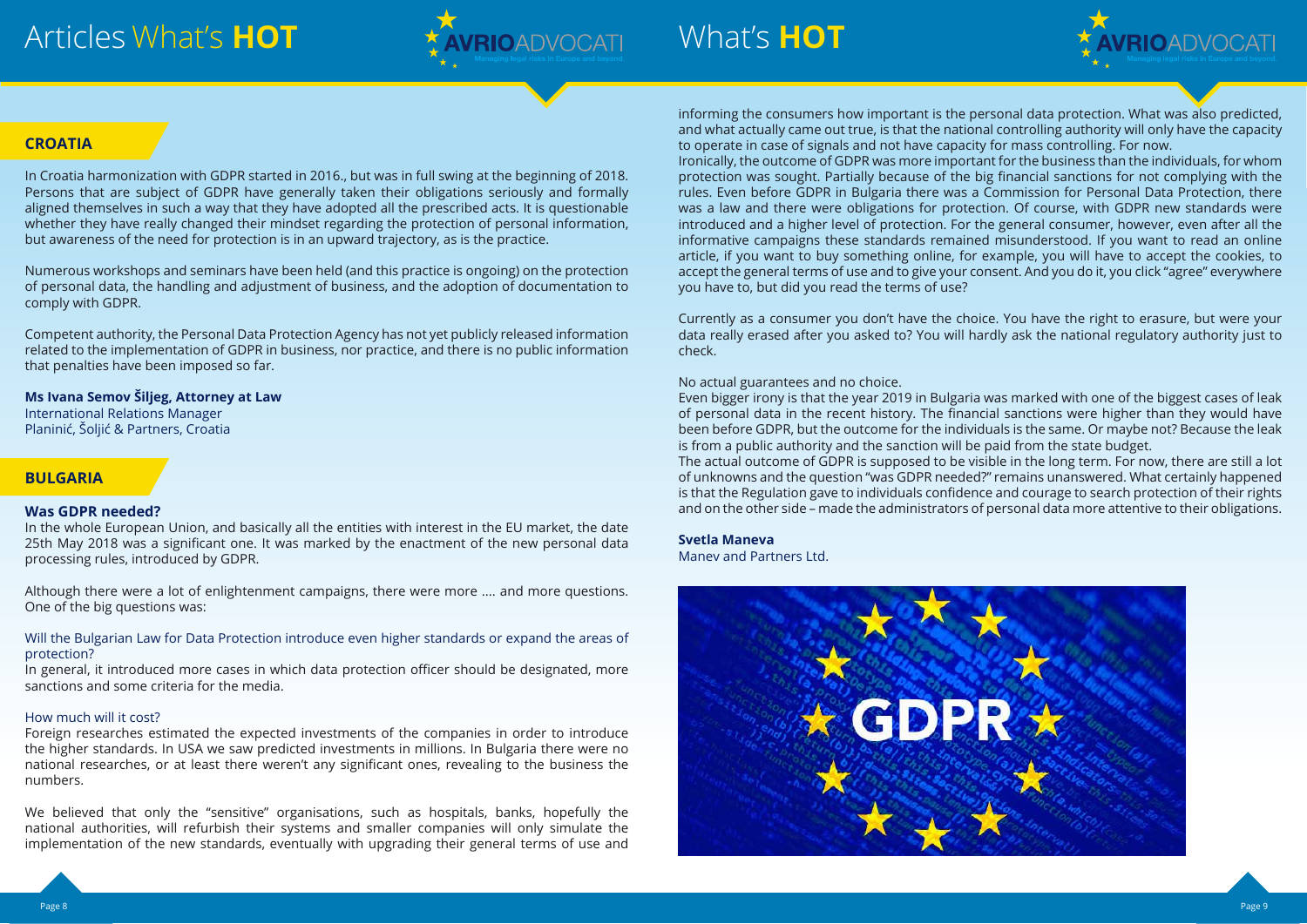

#### Bruce, Leech Tishman: Usual M&A, tariffs and trade work. Acted for a Portuguese soccer team

## Articles What's **HOT**



## What's **HOT**

| AVRIO ADVOCATI AUTUMN 2019 CONFERENCE |  |
|---------------------------------------|--|
| <b>QUEBEC CITY, CANADA</b>            |  |

#### **LEGAL SECTOR FOCUS GROUPS REPORTS**

As all of our members would know by now, it became a regular feature of the Saturday morning session of our Conferences that we split into informal sectoral working groups for a short period, tentatively 30 minutes or so. The objective is that we get to know what we each do professionally with a view to leveraging the relationships that already exist between us, for both business referrals and for our general edification.

#### **At the Quebec City Conference, we split our delegates into 4 different Legal Sector Focus Groups depending of their area of expertise, as follows:**

- *I Family Law (Karen O'Leary, Dr Hermann Heuschmid, Stephan Reimer and Vesna Gorjup);*
- *II Corporate Law (Alison Marshall, Anton Baturin, Bruce Bowden, Bryan Bletso, Kim Larkin, Ivana Semov, Matthias Arens Ozgur Demirdoven)*
- *III Commercial Contracts: (Thomas Barnard, Guy Rulkin, Benoit Morzier, Christian Sarailis)*
- *IV Commercial Proptery: (Michael Dewar, Christian Sarailis, Julian Fortier)*

The mission of each working group was to spend approximately 25 minutes to discuss:

Bryan, Irwin Mitchell: Brexit will eventually affect the corporate work, but there is still an interest from the US to set up in the UK. Acted for an Indian manufacturer with a holding and distribution company in the UK. M&A transactions, joint ventures. Acted for a South African family office (financial investments).

- What international work have their law firms done in the last year?
- Are there areas of learning or cooperation that group members can teach each other? If so, how?
- Producing a webinar?
- Visiting each other?
- Doing a joint marketing visit to a third party?
- Making a client referral?
- Doing a case study at a future conference to this group?
- Any other ideas?

#### **Below you may find the brief outline of the Legal Sector Focus Group discussions that was presented at the Conference by each of the groups' moderators:**

#### **I CORPORATE LAW FOCUS GROUP**

#### **1. International work**

Anton, Wilsons: Advised on and implemented the migration of a single family office to Luxembourg. Involved in the restructure of a multinational industrial group with companies in several jurisdictions. Alison, WJM: General corporate work. Effect of Brexit - companies re-domicile to

Cyprus. Referrals to Cypriot peers.

Ozgur, IAPA: Introduced corporate finance and legal groups in their network. Member firms do case studies. Corporate finance work involving UK, US, Holland and Hong-Kong. Represented football players and film actors (tax

advice).

Kim, Charltons: Cross border investments in China, crypto-currencies, listing of businesses producing bitcoin mining machines.

Ivana, Planinic: M&A in electric energy, due diligence for a gas company on a cross border transaction between Slovenia and Croatia.

Matthias, Eimer: Acted in a transaction involving an Austrian company with German subsidiaries (due diligence work), M&A, property sale to a Finnish investor, shareholders dispute with German and a UK company as shareholders (Bryan of IM is involved in the case). Represents a basketball payer's agent in a matter about VAT on agent's fees. Is acting for the client of Wilson Associates in a matter of the enforcement in Germany of a Luxembourg court of appeal decision.

#### **1. Area of learning and cooperation**

Cross-referrals of clients. Raising awareness of clients about AVRIO. The group decided to prepare a case study on a typical corporate transaction with the description of the procedure in each of the jurisdictions of the focus group member firms, and the description of the fees and costs involved.

#### **II FAMILY LAW**

#### **Group debrief by Karen O'Leary**

The Family Group of Vesna, Stefan and Karen looked at the international aspects of our family law practices, referral work and also areas in which we think may be of assistance to both family law practitioners and also private client practitioners across the Aviro network.

As indicated Vesna confirmed that her office did not undertaken International work. Stefan was clear that most of his work is undertaken in accordance with German law, however there can be difficulties where there are international aspects due to property located beyond the German borders. There was some discussion with regard to Sharia law and implications in the practice of family law. Karen confirmed that at least 50% of her work has an international aspect to it.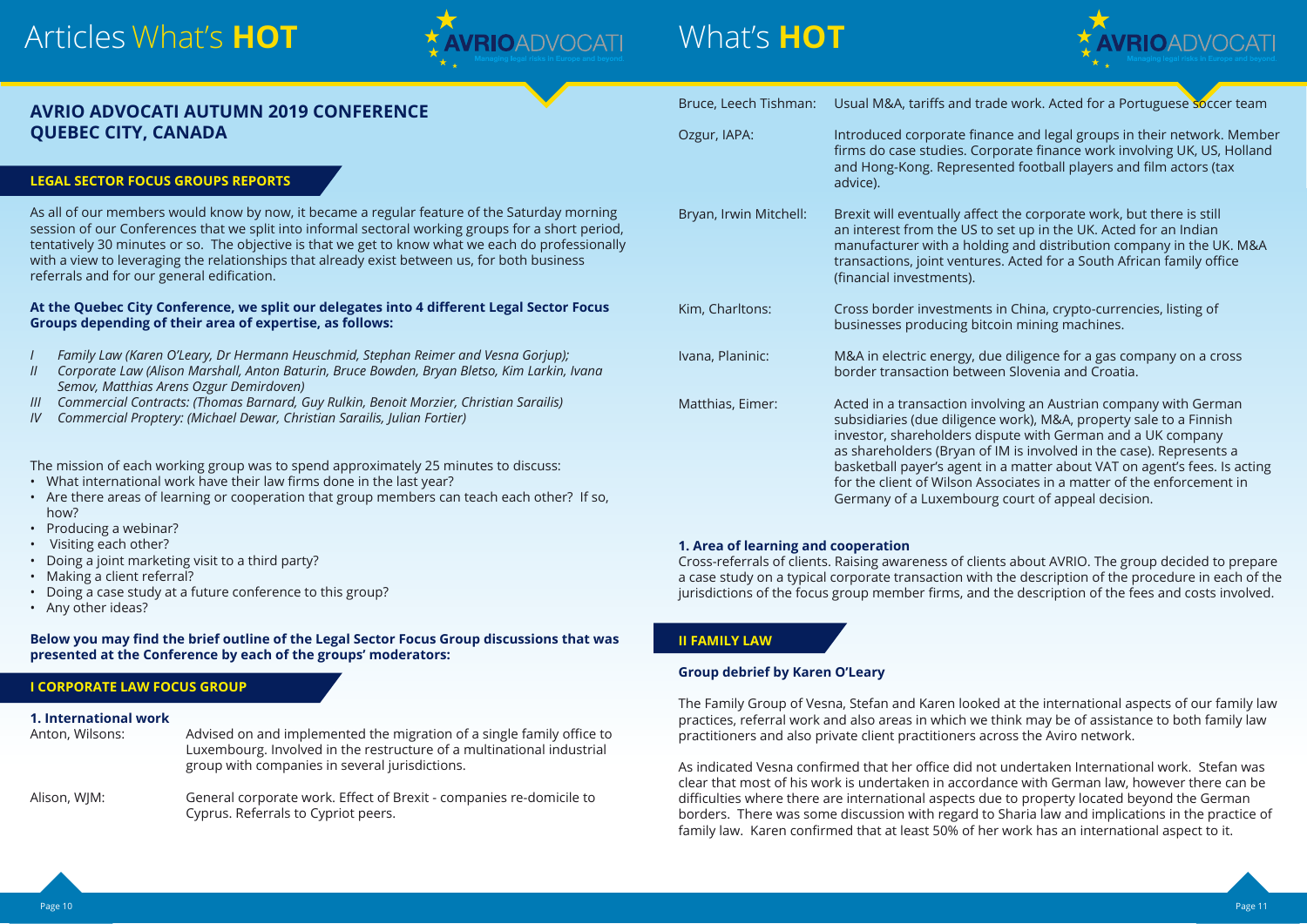

## What's **HOT**

We also discussed the differing rules between member states in relation to what constitutes capacity vs incapacity and its impact both on advising clients in relation to preparing and advising on a power of attorney and also inheritance implications with assets located in different jurisdictions.

 It was felt by all that there may be merit in having a Webinar dealing with the new EU matrimonial property regime which deals specifically with couples property which has to be divided in cases of divorce, death to facilitate the application of EU rules on cross boarder divorces and succession. This came into effect on the 29th January 2019, there are currently 18 members who are signatory to this EU regulation, which it is hoped will facilitate dealing with cross boarder property / investments in the cases of family break down and also death.

In addition we felt that there was a lot of cross over for private law clients; where there were family business to look at perhaps a case study on the next occasion dealing with both succession / inheritance/ capacity and also looking at protection of shareholders within that context and looking at prenuptials and anti-nuptials and shareholder's agreements.

#### **III COMMERCIAL CONTRACTS**

#### **Brief by Thomas Barnard**

The points we discussed in our "Commercial / Contract Focus Group" and which we identified as appropriate for future discussion were as follows:

- The recognition and enforcement of judgments overseas. All participants in the focus group have acted on various cross-border matters, many of them contentious. An area that we agreed to be worth future discussion is the regime for recognising and enforcing overseas judgments in each member's jurisdiction. It is a common source of work, and potential area in which Avrio members can make and receive referrals.

We agreed that we should look to produce a short guide summarising the regime in each jurisdiction. I have given this a bit of thought and, rather than prepare the "questionnaire" we discussed in Quebec, I wonder if we should in fact get each member firm to prepare a one page flow chart (and summary) explaining the process at a high level. The flow-charts could explain the process for registering a judgment and the steps and options available to a creditor to enforce that judgment. I think this would be really useful for the members.

- There was a lot of discussion about acting for clients in the gaming industry. It was agreed that this could be a future area for discussion.

Please let me know if you would like any more detail. I would be happy to provide it. And I am also happy to how co-ordinate the flowcharts referred to above.

Thomas Barnard

#### **COMMERCIAL PROPERTY DEBRIEF**

#### **Michael Dewar**

The action points from our discussions were:

- 1. We wanted to broaden the group from narrow remit of real estate group to a land and buildings group, so as to discuss property issues more widely including planning/zoning, environment, climate change impact etc.
- 2. Whilst each property law jurisdiction is highly segregated, there are many investment opportunities for properties in each of our countries. We thought an idea may be to put up onto the Avrio website a small section to showcase a country's investment and business opportunities for land and buildings. The focus should be on inward property or business investment opportunities I'll email a list of questions to be included in a questionnaire for sending to members. By showcasing a country's opportunities we may be able (a) to attract interest in a given area and (b) perhaps as a joint venture with another Avrio member pitch to will get these to you in the next few days.
- 3. We thought it useful if a chatroom functionality could be added to the Avrio website, so that discussions starting at the conference could then continue between sessions. One specific proposal is to consider using a moodle website (www.moodle.com). This is both cheap, regularly kept up to date and contains everything a distance networking group would need (chatrooms, training modules etc).



a client in another jurisdiction. I'm giving some thought to what these questions should be but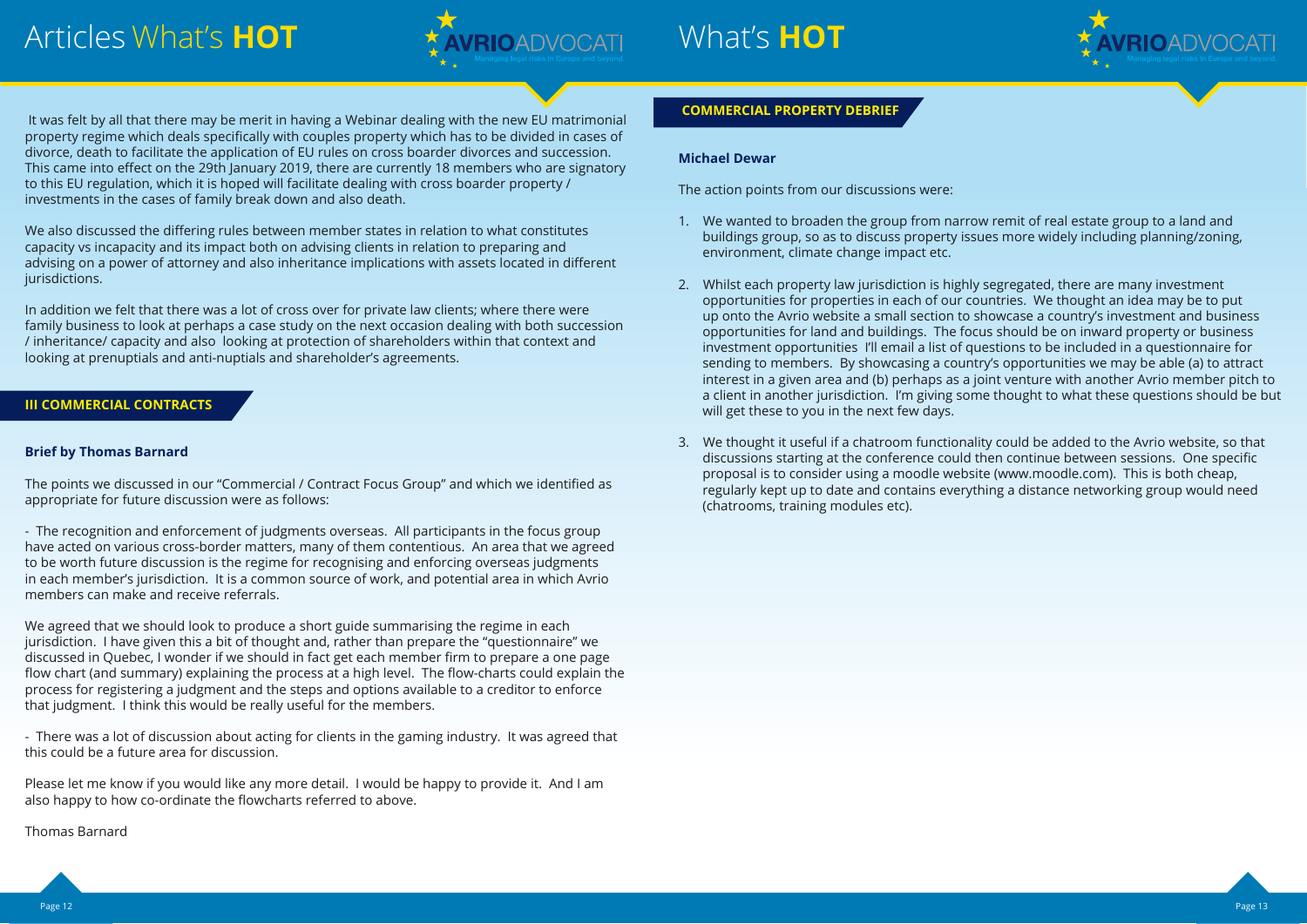





## What's **HOT**

#### **LAW OFFICE GORJUP, SLOVENIA THE REASONS TO INVEST IN SLOVENIA**

Most foreign investors are attracted by Slovenia's strategic position at the heart of Europe, its excellent transport, information and communications technology, its value chains and industry clusters. Moreover, Slovenia benefits from a strategic location in Europe, being a member state of the European Union (EU). Investors keen on locating their operations at the heart of the EU market with 500 million consumers will find Slovenia's international commercial contacts and the landsea-air transport system ideal.

A corporate culture of transparency and accountability, observance of international technical standards, personal integrity and company loyalty make a foreign manager's job easy ever since the first big international companies established their operations in Slovenia. Investor confidence thrives on legal and institutional reforms designed to facilitate investment. Starting a company is straightforward and easy through single-access points to register a limited liability company, obtain a construction permit and carry out any other administrative procedures.

Not only is Slovenia ideally situated for cooperating and forming business partnerships throughout entire Europe, it also has people with exceptional personal and business links in the Western Balkans. It is the right place to forge partnerships for conquests of emerging markets and developing markets with rising internal demand. Goods are moved quickly, clearance procedures are efficient and once goods enter Slovenia via road, rail, air or see, they are at the doorstep of the EU market with 500 million consumers and many more in Europe's east and southeast.

Strategic partnerships between foreign investors and Slovenian companies with a strong foothold in central and east Europe would serve to boost productivity in target countries by implementing policies to spur innovation in order to move up the value chain. Slovenia as a potential host country has balanced class forces. Its workforce has a high reputation for flair for technology and innovation thanks to a successful combination of a long industrial tradition and quality formal schooling as an important contributor to the skills of an individual and to human capital.

Slovenia boasts natural diversity of the landscape and has facilities to meet different lifestyles. It is perfect for those who are enjoying the thrills of energetic pursuits and those preferring thermal spas, wellness treatments or simply relaxing on a day off or on holiday. Slovenia has high level of personal security, low crime rate and improved sense of well-being. The country nestling between the Alps and the Adriatic Sea provides the ideal environment for tourism. Stunning locations are easily reached by road, air, rail and sea. It offers fine food and excellent local wines. The climate is perfect for outdoor enjoyment and year-round recreation. Therefore, Slovenia has many amateur and professional sports venues and events.

To conclude, investors have numerous business opportunities in several industries, such as manufacturing, financial services or retail, tourism and many more. Our team of lawyers from the Law office Gorjup (http://www.gorjup.net), located in Maribor – Slovenia, can offer an in-depth presentation on the legal system applicable to the above-mentioned industries, as well as on the regulations available for the incorporation of a business on this tempting market.

© Leech Tishman, 2020. Leech Tishman Fuscaldo & Lampl is a full-service law firm dedicated to assisting individuals, businesses, and institutions. Leech Tishman offers legal services in alternative dispute resolution, aviation & aerospace, bankruptcy & creditors' rights, construction, corporate, embezzlement & employee theft, employee benefits, employment, energy, environmental, estates & trusts, family law, governm immigration, insurance coverage & corporate risk mitigation, intellectual property, internal investigations, international legal matters, litigation, real estate, and taxation. Headquartered in Pittsburgh, PA, Leech Tishma *also has offices in Chicago, Los Angeles, New York, Sarasota, and Wilmington, DE. For more information call 412.261.1600 or visit us at www.leechtishman.com.*

(URL source: https://www.investslovenia.org/) **LEECHTISHMAN.COM**

#### **LEECHTISHMAN**

Avrio Advocati member Leech Tishman is a law firm based in Pittsburgh, PA, with offices in Pasadena, CA; LAX/El Segundo, CA; New York, NY; Chicago, IL; Wilmington, Delaware; and Florida.

Noteworthy Representations

#### **Corporate**

- Represented Swedish global technology company in various corporate and real estate matters including drafting contract for office demolition of New Jersey manufacturing facility; commercial lease review of California property; and material transfer agreement review
- Defended Danish gas installation company in fraudulent lawsuit filed by Trustee
- Represented global construction company in analysis of reverse merger securities issues
- Represented Spanish oil and gas company in purchase of residential property and severance of mineral interests
- Represented North American technology company in permanent labor certification and visa extension for potential employee

#### **Mergers & Acquisitions**

- Represented Turkish cosmetics company in acquisition of 40% LLC membership interest along with trademark license agreement
- Represented national staffing company in potential acquisition of another staffing company
- Represented construction engineering company in acquisition transaction Represented strategic private equity real estate investment firm in negotiation of joint venture for acquisition of
- limited partnership & real estate interests for multifamily/REIT divisions as well as real estate closings
- Represented construction company in acquisition of contracting entity Represented electrical connector/cable assembly corporate in cancellation claim under Federal Acquisition Regulation (FAR) part 49
- Represented environmental services company in a variety of corporate matters including acquisition of pipeline easements, acquisition due diligence and review of lease amendment matter
- Represented investment company in acquisition of commercial property



#### **Intellectual Property**

- Represented Chinese optoelectronic company in patent application
- Represented global cosmetic and personal supply packaging company in patent application
- Represented Chinese network technology company in complaint filed with Amazon
- Represented web-based hotel management company in provisional patent application
- Represented environmental management company in trademark infringement matter
- Represented structural explosive material system provider in various patent applications
- Represented illumination technology company in general IP matters
- Represented Texas-based vehicle video technology system company in a number of patent applications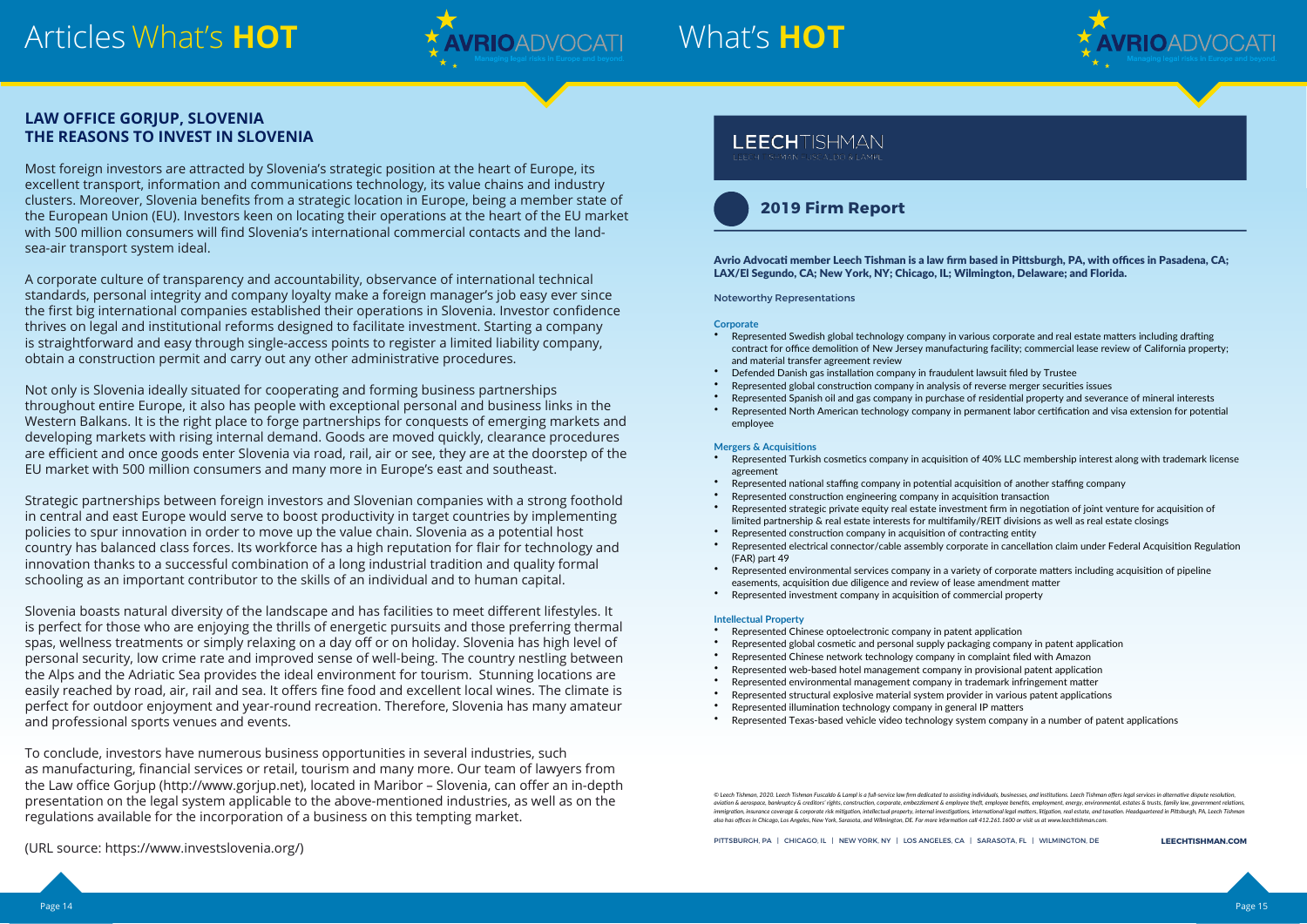



## What's **HOT**

across the United States, Events, and Recognitions across the United States, New York, Delaware, Chicago, Los A past 25 years, the firm has expanded into a full-service commercial law firm with over 85 attorneys in eight of

**LEECHTISHMAN.COM**

Recent Client Alerts Published by Leech Tishman

Post-Issuance Proceedings Update: POP Issues Precedential Decision on Institution of Inter Partes Review of a Patent

- Based on an Asserted Prior Art Printed Publication
- Pennsylvania Employers, This is 2020
- **SECURE Act Passes Senate**
- Recent Court Decision Triples Cost of Overtime Calculation For Pennsylvania Non-exempt, Salaried Employees
- IRS Announces 2020 Estate and Gift Tax Exclusion Amount and Issues Proposed Regulations
- Do You Have or Need an NPDES Permit?
- Influx of Seasonal Employees Increases Legal Risk
- How Employers Can Avoid A Haunted Holiday Season
- They Worked Hard for Their Money
- The New Public Charge Rule and Healthcare Proclamation
- New Thresholds for Overtime Pay Take Effect January 1, 2020
- AB 5 Passed! Law on Worker Classification is Changed Again
- Does Your Employee Handbook Violate Employee Rights?
- Does Your Business Have a Legal Obligation to Accept Customers with Emotional Support (Comfort) Animals?
- Elementary Elements of Employment Law: Everything You Need to Know, You Learned in Kindergarten
- Almost Cut My Hair: Creating a Respectful and Open Workplace for Natural Hair (CROWN) Act
- ICE Targets Over 3,000 Businesses for I-9 Audits
- EEOC Pay Data Report Portal Now Open
- California Supreme Court to Determine Whether "Dynamex" Decision Applies Retroactively
- Pittsburgh Paid Sick Leave Given Green Light By Pennsylvania Supreme Court
- Non-Compliant Pay Stubs May Cost California Employers a Fortune
- Minimum Wage Increases July 1, 2019

© Leech Tishman, 2020. Leech Tishman Fuscaldo & Lampl is a full-service law firm dedicated to assisting individuals, businesses, and institutions. Leech Tishman offers legal services in alternative dispute resolution, aviation & aerospace, bankruptcy & creditors' rights, construction, corporate, embezzlement & employee theft, employee benefits, employment, energy, environmental, estates & trusts, family law, governm .<br>Immigration, insurance coverage & corporate risk mitigation, intellectual property, internal investigations, international legal matters, litigation, real estate, and taxation. Headquartered in Pittsburgh, PA, Leech Tish *also has offices in Chicago, Los Angeles, New York, Sarasota, and Wilmington, DE. For more information call 412.261.1600 or visit us at www.leechtishman.com.*

• Leech Tishman celebrated its 25th anniversary. Leech Tishman was started in 1994 by Anthony P. Leech (deceased) and Ted Tishman as a two-lawyer firm focusing on the legal needs of small businesses and their principals. Over the past 25 years, the firm has expanded into a full-service commercial law firm with over 85 attorneys in eight offices across the United States, including Chicago, Los Angeles, New York, Delaware, Florida and State College, PA.

- Leech Tishman Corporate partner A. Bruce Bowden co-hosted a four-part seminar series in 2019 with the Alliance for Mergers & Acquisitions (Western Pennsylvania chapter) covering topics including: Strategic Option Analysis, the M&A Selling Process, Value Optimization and Pre-Transition Planning Tactics, and Planning for Post-Transition/Transaction
- Leech Tishman Bankruptcy & Creditors' Rights attorneys Sandford L. Frey and Dennette A. Mulvaney, along with Employment Practice Group attorney Eric J. Wu presented a seminar to the Hong Kong Association of Southern California Seminar entitled, "Chapter 5 Bankruptcy from a Creditor's Perspective / New Developments in California Employment Law."
- Leech Tishman Intellectual Property Practice Group partner Alan Kindred presented a webinar for the International Law Section of the California Lawyers Association on the topic, "Singapore Convention on International Mediation  $A$ greements."  $\blacksquare$
- Leech Tishman attorneys A. Bruce Bowden, William F. Bresee and Steven D. Irwin sponsored the American Middle East Institute's 12th Annual Business Conference.
- $\bullet$  Leech Tishman Corporate Partner Forrest T. Passerin presented about corporate due diligence in acquisition transactions, in a webinar hosted by the American Council of Engineering Companies (ACEC) titled, "Acquisitions – How and What to Look for During Due Diligence."
- Leech Tishman Government Relations Partner Steven D. Irwin represented the firm at the 33rd Annual International Conference of Mayor held in Tel Aviv, Israel in February 2019. Steve attended the event as a guest of the Consul General of Israel to the Mid-Atlantic Region, Yaron Sideman as well as the Mayor of Pittsburgh, Bill Peduto.
- Leech Tishman served as Corporate Banquet Chair at the Hong Kong Association of Southern California's ("HKASC") 27th Chinese New Year Gala. the 2020 edition of The 2020 edition of The 2020 edition of The Best Lawyers in America.
- Leech Tishman was recognized by U.S. News Best Lawyers® in its 2020 "Best Law Firms" ranking. The firm was recognized in 13 practice areas for three metropolitan areas, Pittsburgh, PA, Los Angeles, CA and Pasadena, CA and received a National Tier 3 ranking in the area of Litigation – Patent. 12 Leech Tishman attorneys were also chosen by their peers to be included in the 2020 edition of The Best Lawyers in America.
- Seven Leech Tishman attorneys were named 2019 Pennsylvania Super Lawyers by *Pennsylvania Super Lawyers Magazine*. Two attorneys were also chosen as 2019 Pennsylvania Rising Stars. Two attorneys were also chosen as California Super Lawyers by *Southern California Super Lawyers Magazine*.

© Leech Tishman, 2020. Leech Tishman Fuscaldo & Lampl is a full-service law firm dedicated to assisting individuals, businesses, and institutions. Leech Tishman offers legal services in alternative dispute resolution, *aviation & aerospace, bankruptcy & creditors' rights, construction, corporate, embezzlement & employee theft, employee benefits, employment, energy, environmental, estates & trusts, family law, government relations,* immigration, insurance coverage & corporate risk mitigation, intellectual property, internal investigations, international legal matters, litigation, real estate, and taxation. Headquartered in Pittsburgh, PA, Leech Tishma *also has offices in Chicago, Los Angeles, New York, Sarasota, and Wilmington, DE. For more information call 412.261.1600 or visit us at www.leechtishman.com.*

*also has offices in Chicago, Los Angeles, New York, Sarasota, and Wilmington, DE. For more information call 412.261.1600 or visit us at www.leechtishman.com.*

**LEECHTISHMAN.COM**

and Ted Tishman as a two-lawyer firm focusing on the legal needs of small businesses and their principals. Over the

PITTSBURGH, PA | CHICAGO, IL | NEW YORK, NY | LOS ANGELES, CA | SARASOTA, FL | WILMINGTON, DE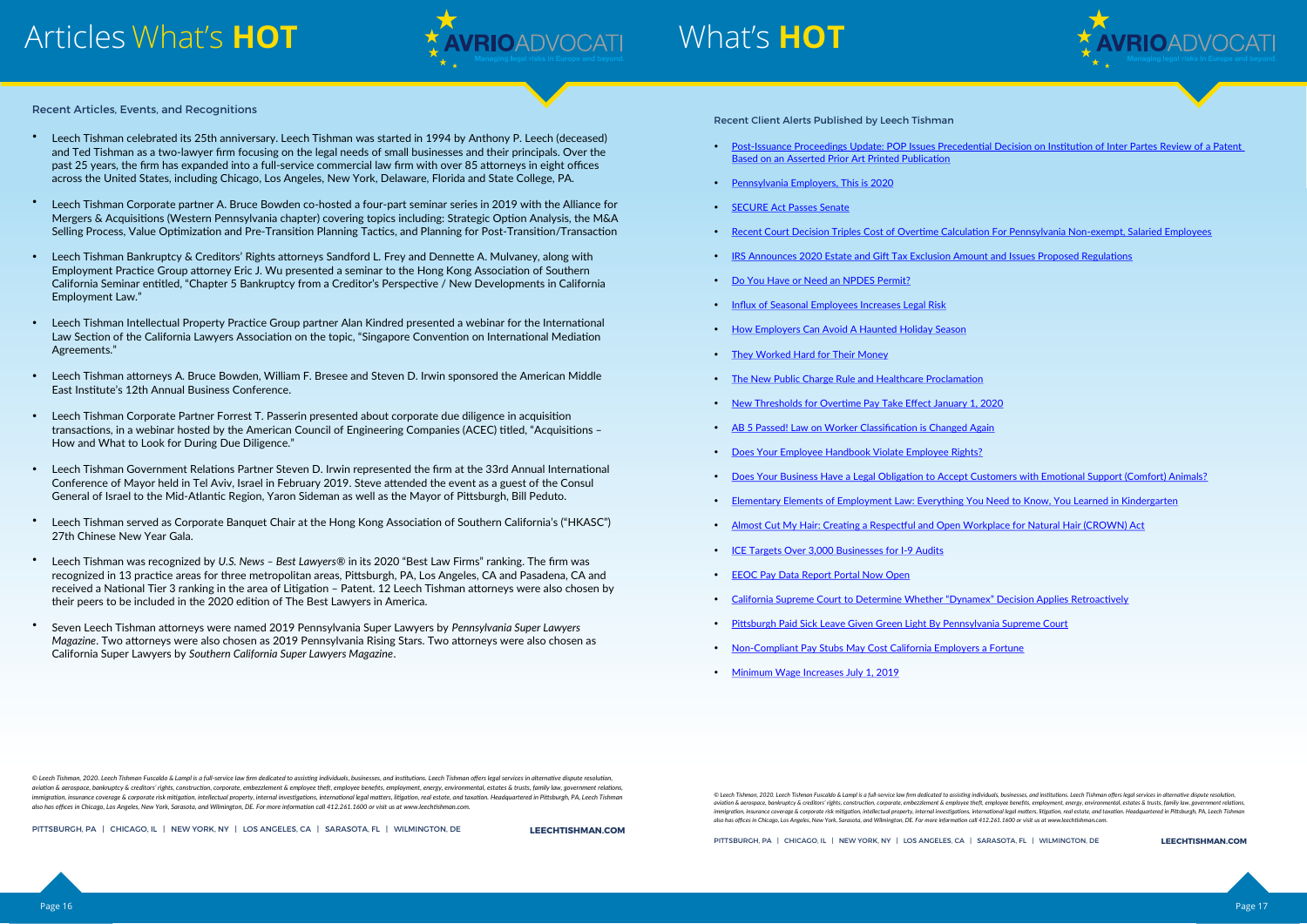



## What's **HOT**

**LEECHTISHMAN.COM**

Recent Client Alerts Published by Leech Tishman

Post-Issuance Proceedings Update: POP Issues Precedential Decision on Institution of Inter Partes Review of a Patent

- Based on an Asserted Prior Art Printed Publication
- Pennsylvania Employers, This is 2020
- **SECURE Act Passes Senate**
- Recent Court Decision Triples Cost of Overtime Calculation For Pennsylvania Non-exempt, Salaried Employees
- IRS Announces 2020 Estate and Gift Tax Exclusion Amount and Issues Proposed Regulations
- Do You Have or Need an NPDES Permit?
- **Influx of Seasonal Employees Increases Legal Risk**
- How Employers Can Avoid A Haunted Holiday Season
- They Worked Hard for Their Money
- The New Public Charge Rule and Healthcare Proclamation
- New Thresholds for Overtime Pay Take Effect January 1, 2020
- AB 5 Passed! Law on Worker Classification is Changed Again
- Does Your Employee Handbook Violate Employee Rights?
- Does Your Business Have a Legal Obligation to Accept Customers with Emotional Support (Comfort) Animals?
- Elementary Elements of Employment Law: Everything You Need to Know, You Learned in Kindergarten
- Almost Cut My Hair: Creating a Respectful and Open Workplace for Natural Hair (CROWN) Act
- ICE Targets Over 3,000 Businesses for I-9 Audits
- EEOC Pay Data Report Portal Now Open
- California Supreme Court to Determine Whether "Dynamex" Decision Applies Retroactively
- Pittsburgh Paid Sick Leave Given Green Light By Pennsylvania Supreme Court
- Non-Compliant Pay Stubs May Cost California Employers a Fortune
- Minimum Wage Increases July 1, 2019

#### Recent Legislative Developments in the United States

- New Federal Overtime Rule: A new federal overtime rule became effective January 1, 2020. The law provides that salaried workers making less than \$35,500 per year must be paid time-and-a-half for all hours worked in excess of 40 in one workweek.
- Immigration continues to be a hot button issue- recent Immigration changes will affect employers, employees, professional workers, and business owners. A new 'Public Charge Rule' took effect on October 15, 2019. The proposed new rule substantially changed the definition of who may be likely to be a "public charge" if they seek admission to the United States. In accordance with the rule, United States Citizenship and Immigration Services (USCIS) is requiring that new versions of certain forms, including Forms I-485, I-129, I-539, and I-864, be used starting on October 15. USCIS is also requiring a new form, I-944, Declaration of Self-Sufficiency, to be included in all applications requiring Form I-864. The ICE is also targeting businesses for I-9 Audits.
- On September 18, 2019, California signed into law Assembly Bill 5, which addresses the status of independent contractors in California. The court made it substantially more difficult for employers to legally classify their workers as independent contractors. The reach of the decision will extend beyond California's wage laws. Benefits will be impacted, including workers' compensation, paid sick leave, unemployment and other protections under the California Labor Code.

#### Business Opportunities in the United States in 2020

 The cannabis industry continues to grow along with potential business opportunities. As of January 2020, 11 states, as well as the District of Columbia, have legalized recreational marijuana. In addition, a total of 33 states allow for the use of medical marijuana. According to *Forbes*, spending on legal cannabis worldwide is expected to reach \$57 billion by 2027. Areas of opportunity include: investors and banks; doctors; ancillary service companies, such as advertising, packaging, and logistics; and real estate brokers, owners, or developers. Since each state determines the legality of medical marijuana, cannabis for recreational use, or both, we estimate that sound legal advice will become increasingly necessary for cannabis companies, as well as third-party businesses that work directly with cannabis companies or operate in the cannabis industry.

*also has offices in Chicago, Los Angeles, New York, Sarasota, and Wilmington, DE. For more information call 412.261.1600 or visit us at www.leechtishman.com.*

<sup>©</sup> Leech Tishman, 2020. Leech Tishman Fuscaldo & Lampl is a full-service law firm dedicated to assisting individuals, businesses, and institutions. Leech Tishman offers legal services in alternative dispute resolution, aviation & aerospace, bankruptcy & creditors' rights, construction, corporate, embezzlement & employee theft, employee benefits, employment, energy, environmental, estates & trusts, family law, governmental, estates & trus immigration, insurance coverage & corporate risk mitigation, intellectual property, internal investigations, international legal matters, litigation, real estate, and taxation. Headquartered in Pittsburgh, PA, Leech Tishma *also has offices in Chicago, Los Angeles, New York, Sarasota, and Wilmington, DE. For more information call 412.261.1600 or visit us at www.leechtishman.com.*